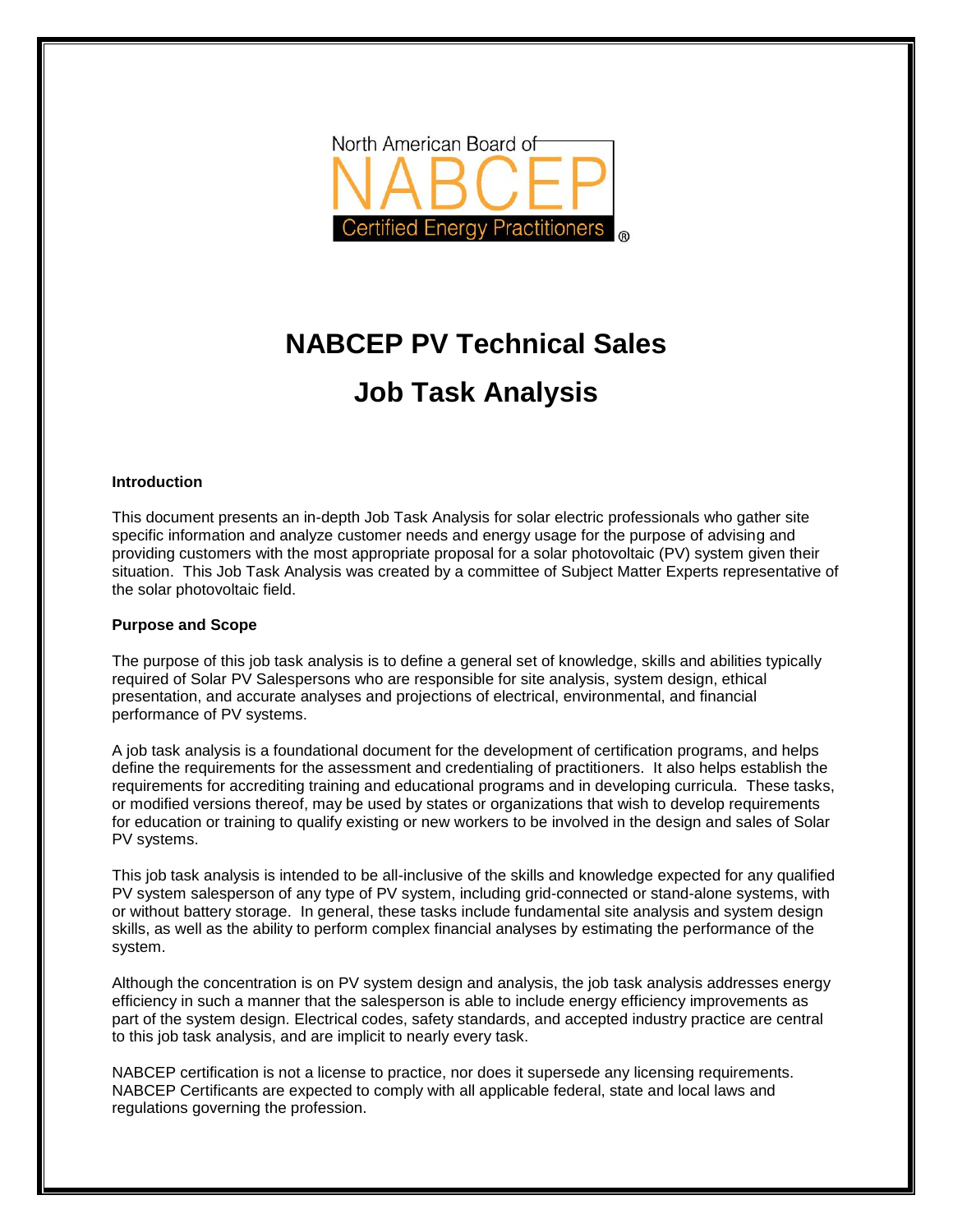

## **Primary Objective for the Photovoltaic Technical Salesperson**

Given a potential site for a solar photovoltaic system installation, the PV Technical Salesperson will analyze customer needs and conduct a site analysis to develop a proposal which includes a conceptual design, financial analysis, and performance projections for the system. The PV Technical Salesperson should be able to design and specify PV systems that meet the performance and reliability needs of the customer, and comply with all applicable codes, standards, and safety requirements by demonstrating expertise in the following content domains: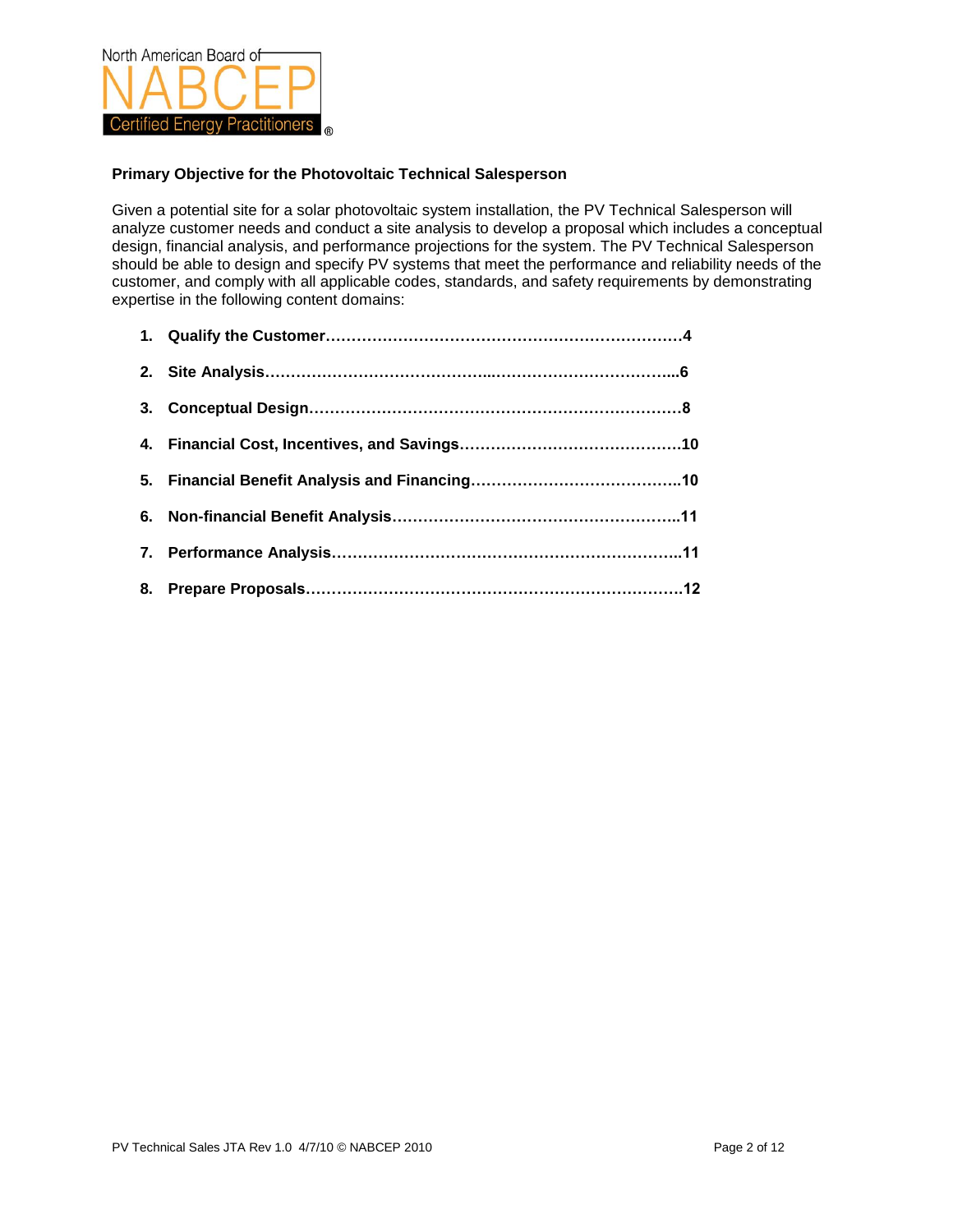

# NABCEP PV Technical Sales Examination Specifications

| схан<br><b>Items</b> | <b>Content Domain</b>                           |
|----------------------|-------------------------------------------------|
| 15                   | <b>Qualify the Customer</b>                     |
| 10                   | <b>Site Analysis</b>                            |
| 14                   | <b>Conceptual Design</b>                        |
| 5                    | Financial Costs, Incentives, and Savings        |
| $\overline{4}$       | <b>Financial Benefit Analysis and Financing</b> |
| 3                    | <b>Non-financial Benefit Analysis</b>           |
| 5                    | <b>Performance Analysis</b>                     |
| $\overline{4}$       | <b>Prepare Proposals</b>                        |
|                      | (total)                                         |

Job Description:

**Exam** 

A PV Tech Salesperson is a solar electric professional with demonstrated expertise in the siting, design, analysis and performance of PV systems who gathers site specific information, analyzes customer needs and energy usage for the purpose of advising and providing customers with the most appropriate solution for their situation.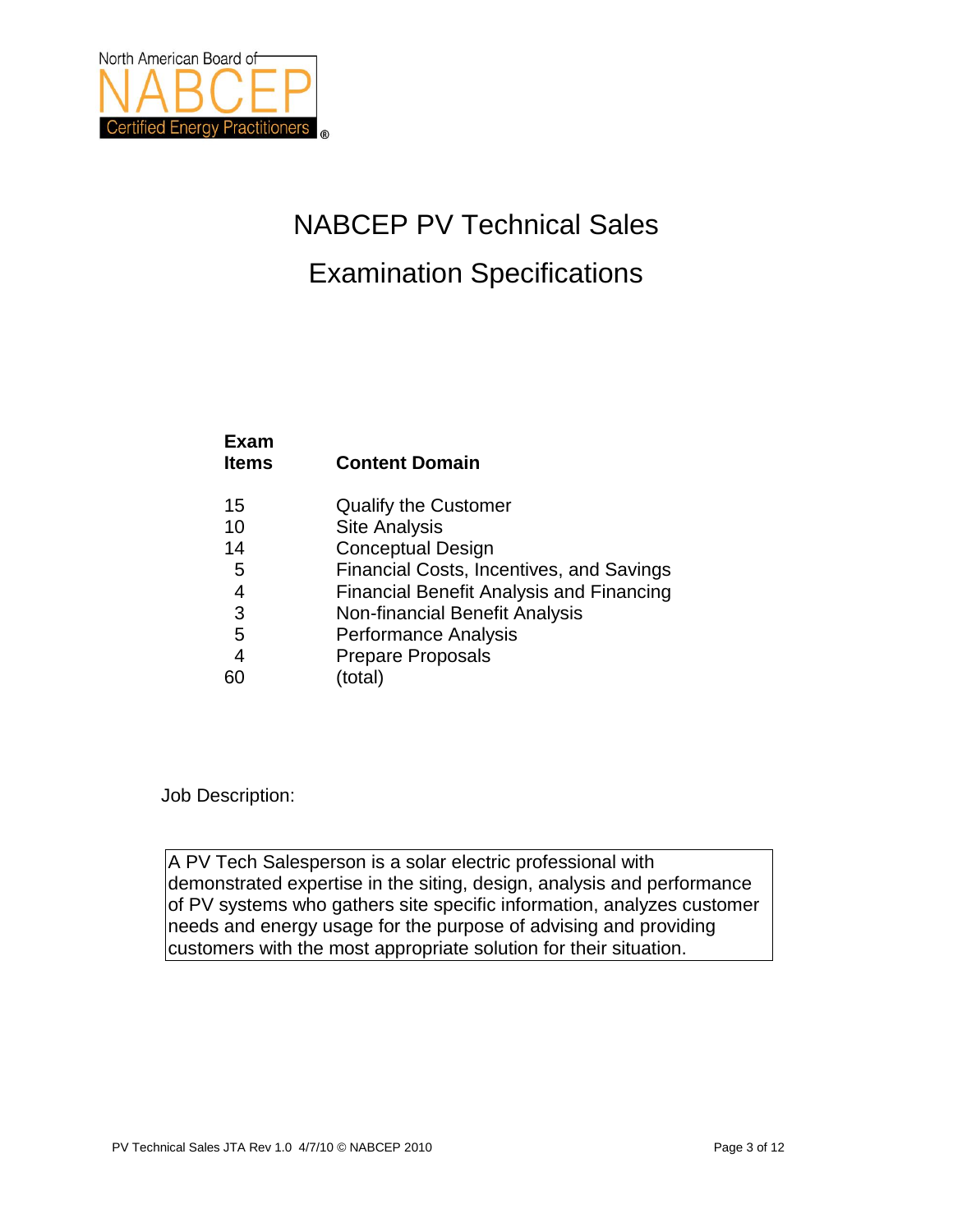

# **NABCEP PV Technical Sales Content Outline**

# **A. Qualify the Customer**

## *1. Analyze electric bill*

- Gather bills
- Look for seasonal patterns
- Look at different fuel sources being used
- Review utility rates
- Explain why solar may not be appropriate

## *2. Perform remote site assessment*

- Determine house orientation
- Determine roof tilt/angle, available area
- Determine shading
- Evaluate obstructions
- Inquire about type and condition of roof
- Determine ownership status
- Determine type of property (residential commercial, non-profit)

Knowledge of:

- How site conditions impact feasibility of solar system
- Internet tools
- The limitations of remote tools
- Magnetic declination

## *3. Identify customer needs*

- Ask about reasons for going solar
- Evaluate future energy usage
- Determine desired time frame
- Determine whether customer needs financial assistance
- Determine electric usage pattern, time of day
- Discuss pros/cons of battery backup vs. generator

Knowledge of:

- Basic sales skills
- Financial tools
- The use electric rates function
- Batteries
- Electrical terminology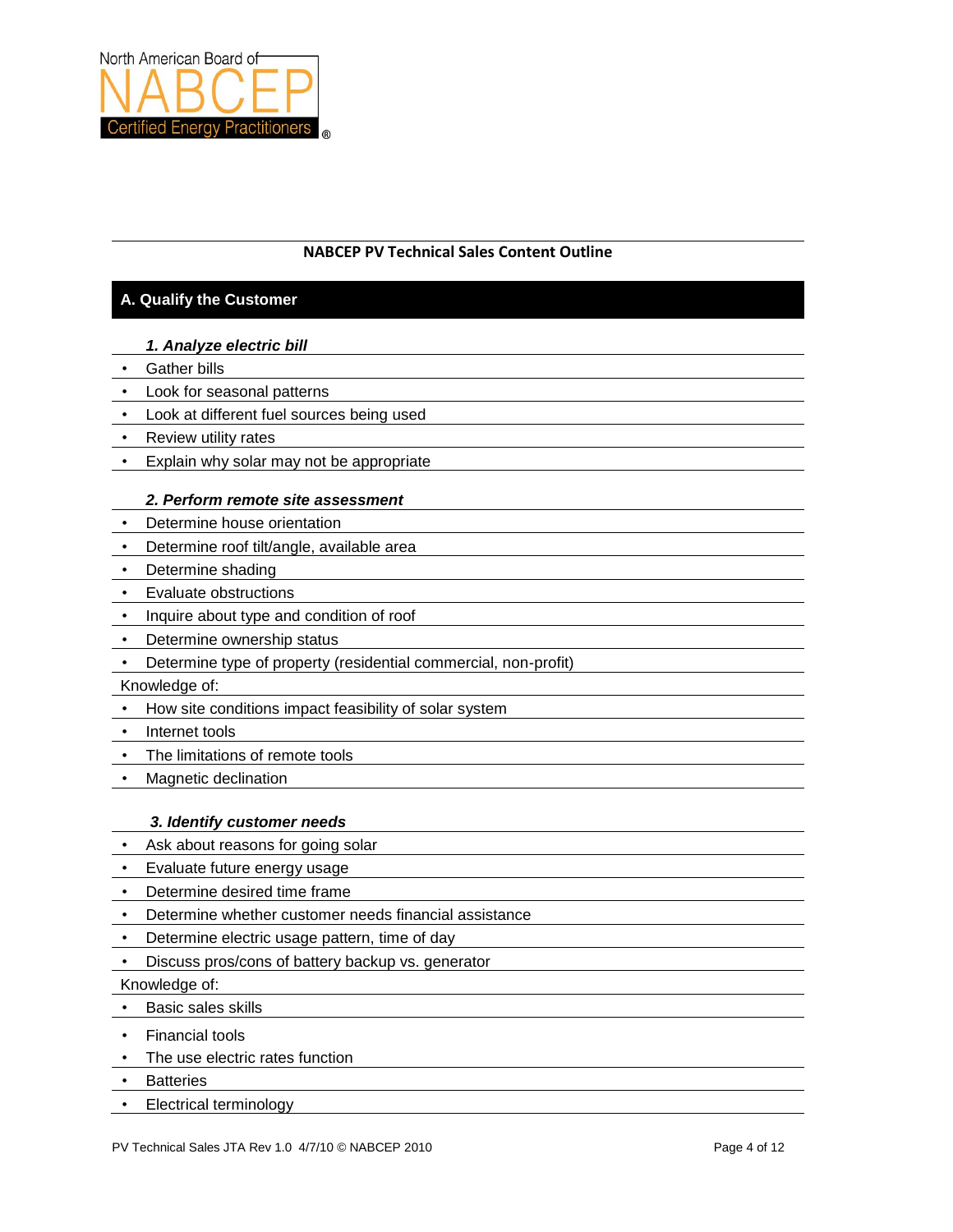• Correlating usage to specific appliances

## *4: Perform ball park estimate*

- Estimate array size based on kWh consumption and available array area
- Price array size based on average \$/watt
- Evaluate potential price adders
- Factor in incentives
- Develop price range
- Develop savings estimate
- Develop preliminary economic analysis
- Present (verbally/brief) initial ballpark proposal and benefits
- Discuss customer budget limits

Knowledge of:

- Price adders
- Roof type
- Licensing requirements
- How the height of building impacts installation costs
- Impact of long runs of conduit, wiring on costs
- Steepness
- Distance from load center

## *5: Identify jurisdictional issues*

- Determine zoning
- Determine fire marshal awareness
- Determine reservation issues
- Check city county and utility requirements
- Identify utility
- Identify homeowner association

Knowledge of:

- Zoning issues for your area
- Codes for your area
- Utilities process, interconnection procedures, rules
- Laws relating to homeowner's associations
- Insurance limitations

## *6. Manage customer expectations*

- Advise customer that system doesn't provide backup power; when grid is down, it won't work
- Explain differences between battery and non-battery systems
- Explain that PV does not heat water, space, or pools
- Explain that PV generates electricity, does not offset gas loads
- Explain seasonal variations in output
- Explain required level of routine maintenance
- Explain system equipment manufacturer warranties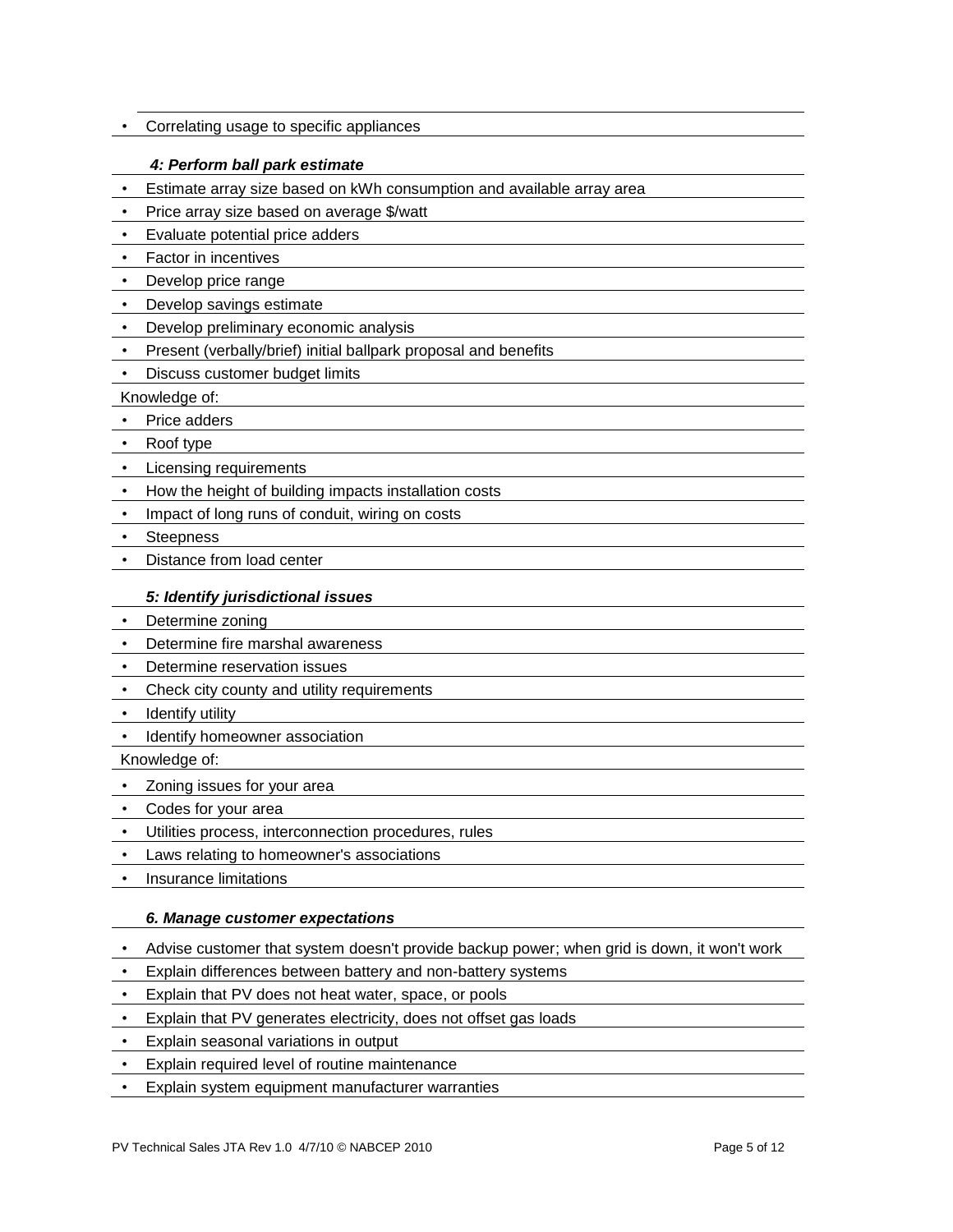- Review life expectancy of equipment
- Discuss aesthetics
- Discuss ROI
- Explain emerging vs. existing technologies
- Explain expected output vs. system capacity
- Explain instantaneous power vs. annual energy production
- Explain installation warranties
- Explain manufacturer warranties
- Explain insurance issues, worker's comp, liability
- Explain effects on homeowner's insurance
- Explain potential impact on roof warranty
- Explain performance validation methods

## Knowledge of:

- Basic solar system knowledge
- General financial understanding
- Product knowledge
- Knowledge of return on investment
- Product limitations

# **B: Site Analysis**

## *1. Inspect electrical service*

- Determine service rating current and voltage
- Identify buss bar and main breaker
- Identify line tap vs. panel upgrade
- Determine available breaker space
- Determine grounding
- Identify manufacturer of panel
- Determine method of interconnection
- Determine limits (max back fed breaker) based on local electrical code
- Inform customer of potential additional costs related to utility hardware, transformers
- Discuss findings with customer

Knowledge of:

- Electrical safety
- OSHA
- Electrical principles
- Electrical codes

## *2. Identify locations for system components*

- Identify inverter location
- Identify array location options
- Identify AC DC disconnects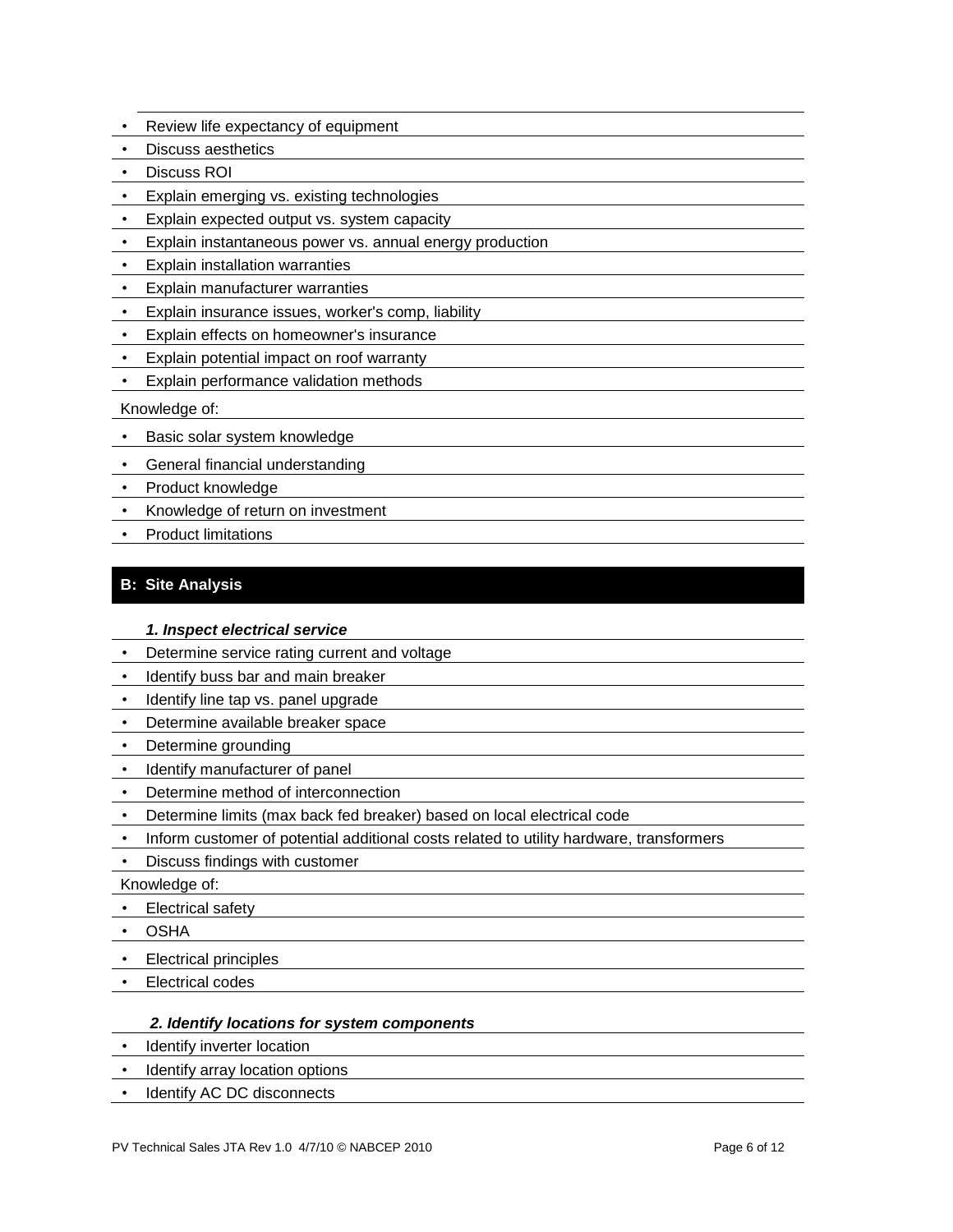- Identify junction box
- Locate conduit runs
- Identify utility disconnect if applicable

• Determine lengths of conduit runs

Knowledge of:

- NEC and manufacturer clearance requirements
- Solar exposure
- Hazards (e.g., power lines, gas lines, meters)
- The difference between AC & DC disconnects
- Voltage ratings on fuses, AC & DC switches
- Utility differences on requirements for disconnects
- Tape measure
- Laser level

#### *3. Assess mounting location*

- Identify roofing material
- Identify framing
- Identify spacing and spans
- Determine if there is an attic space vs. flat roof
- Assess structural integrity of roof (look at underside)
- Document condition of roof (photos, notes, etc.)
- Determine soil composition for ground/pole mounts
- Identify underground obstructions (septic, gas lines)
- Determine solar exposure
- Measure roof area or ground area

Knowledge of:

- Roofing materials
- Basic framing
- Standard building practices (spacing)
- Roofing terminology
- Risks of falling
- Walking on roofs without causing damage
- Reading blueprints
- Angle gauge
- Safety harness

#### *4. Perform shade analysis*

- Identify existing shading obstructions
- Consider future shading obstructions
- Perform inter-row shading analysis
- Complete shade study
- Analyze annual loss from shading
- Analyze seasonal/daily variations in shade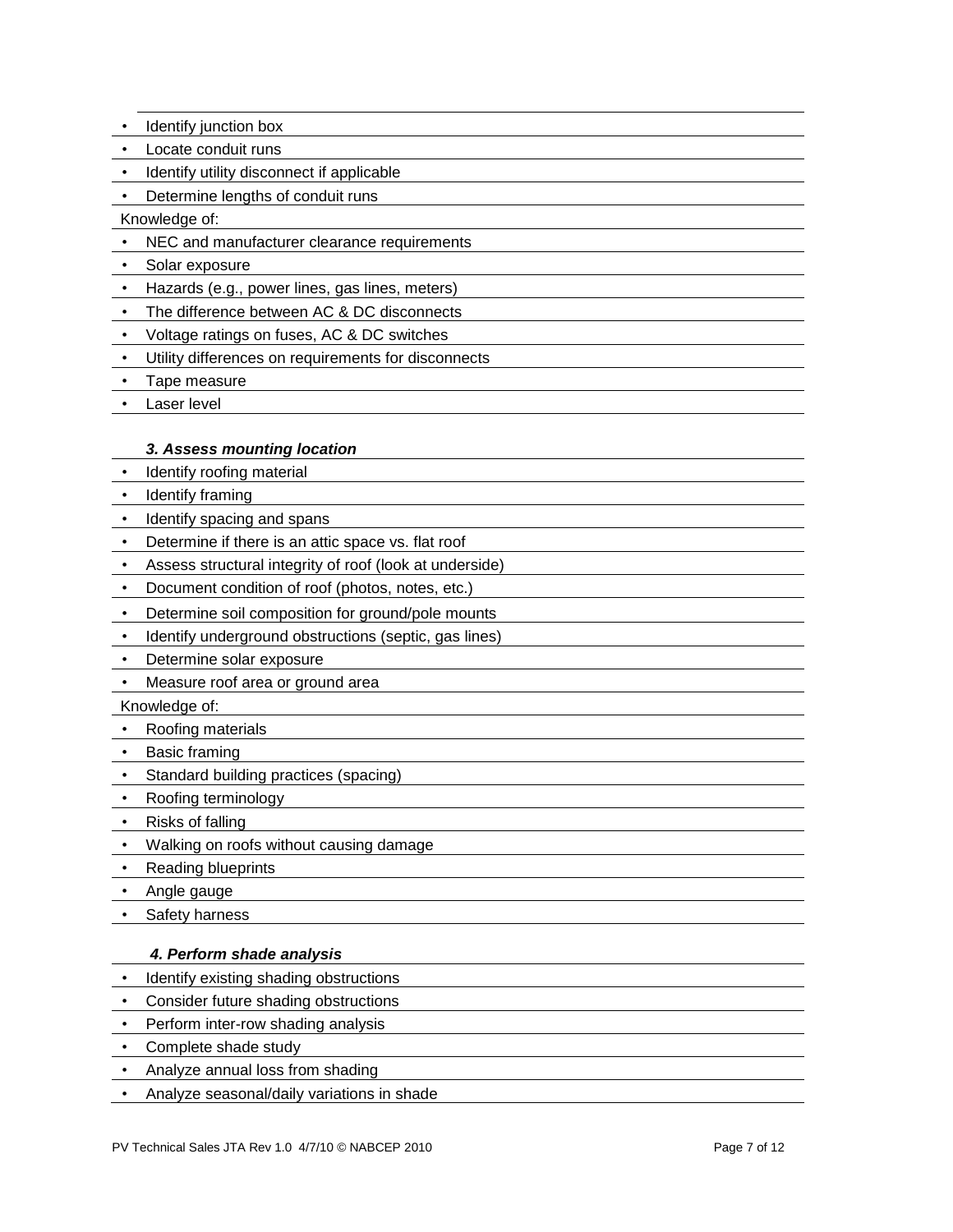- Determine whether rooftop analysis is necessary
- If safe, proceed with rooftop analysis
- If necessary, bring in crew for rooftop analysis
- If rooftop analysis is not feasible, incorporate buffer
- Calculate within acceptable limits of third-party audit, 3-5%
- Prepare the report

Knowledge of:

- The impact of shade on solar systems
- The proper use of the available tools

## **C: Conceptual Design**

## *1. Select appropriate equipment*

- Explain module aesthetic options to customer
- Explain efficiency, cost, aesthetic differences
- Consider geographic location, climate
- Select the module(s)
- Match inverter to array
- Match inverter to service voltage
- Knowledge of:
- Product
- Voltage windows
- Websites that provide insolation data

## *2. Determine equipment location*

- Avoid locations that will expose modules to salt water
- Comply with manufacturer specifications for inverter location
- Discuss potential sites for inverter with customer
- Ask customer about long term plans for renovations, etc.
- Consider type of monitoring system, broadband vs. wired
- Discuss conduit runs
- Knowledge of:
- Noise level generated by equipment
- Risks of damage to equipment
- NEC requirements and local codes (AHJ)
- Cooling requirements
- Manufacturer's clearances
- Fire department requirements

## *3. Plan system layout*

- Determine module layout
- Determine electrical layout
- Determine which faces of roof to use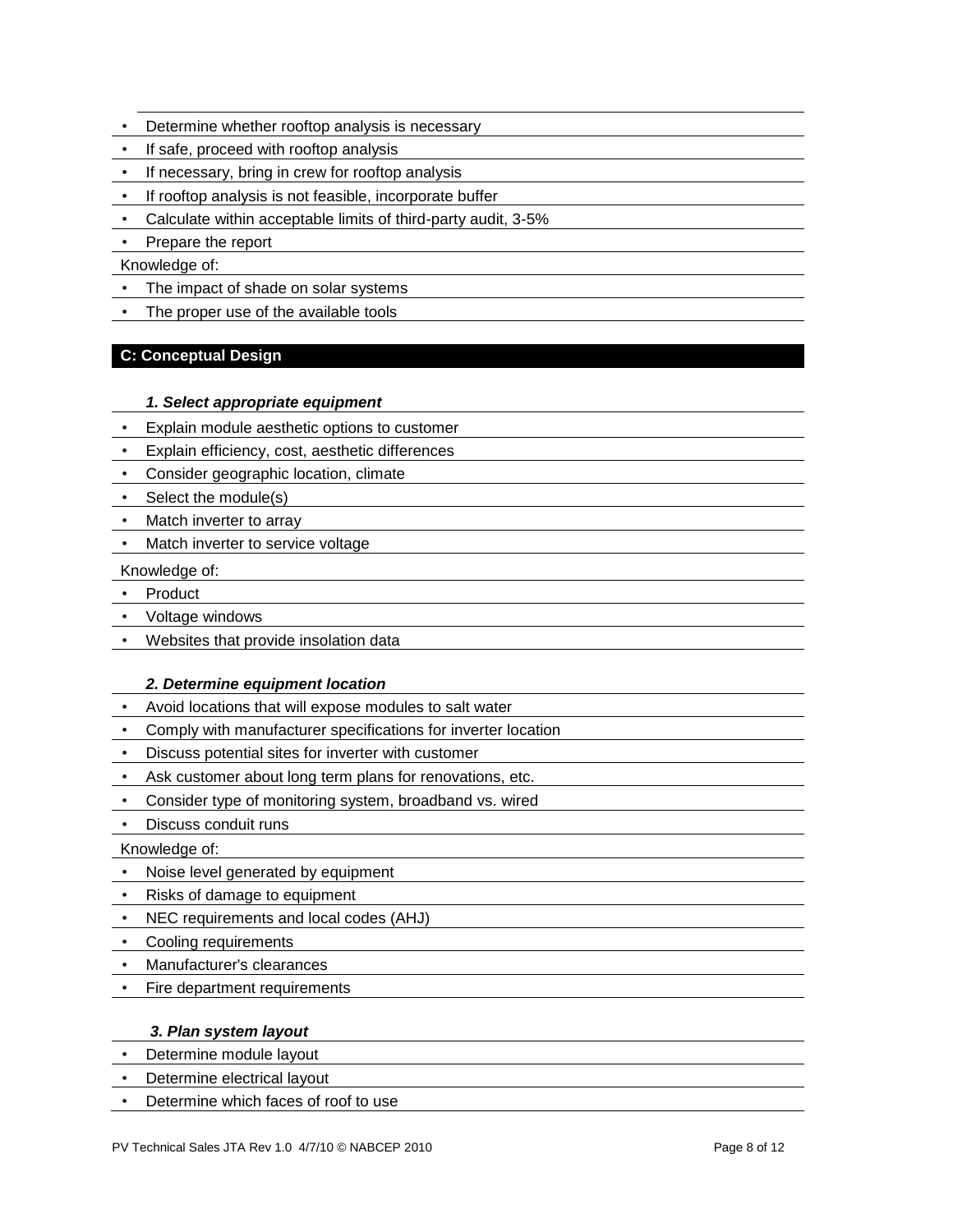• Sketch system layout

Knowledge of:

• String layout

- Roof set backs
- Geometry
- Computer skills
- Spacing between modules

## *4. Perform string sizing*

- Select string sizing method
- Consider min, max temperatures, site
- Stand off distance (re: airflow)
- Match array voltage to inverter voltage with applicable temperature conditions
- Consider module voltage degradation over time

## Knowledge of:

- Applying temperature coefficients
- Correlation between temperature and voltage

## *5. Determine breaker size or supply side connection*

- Determine max inverter output given buss bar
- Evaluate whether there is room for a breaker
- Evaluate the service amperage
- Determine whether new electrical service is needed
- Determine whether line side tap can be used

Knowledge of:

- Spacing between modules
- Electrical service sizes
- Current ratings
- Line side tap

## *6. Determine mounting method and tilt angle*

- Evaluate roof type and material
- Evaluate roof pitch
- Evaluate structural members (wood, steel, trusses, rafters)
- Determine space required under modules
- Consider impact on roofing warranties
- Select racking
- Determine number and type of roof penetrations, flashing
- Evaluate performance and aesthetic impact of various tilt angles
- Identify trenching considerations
- Determine local height restrictions

Knowledge of: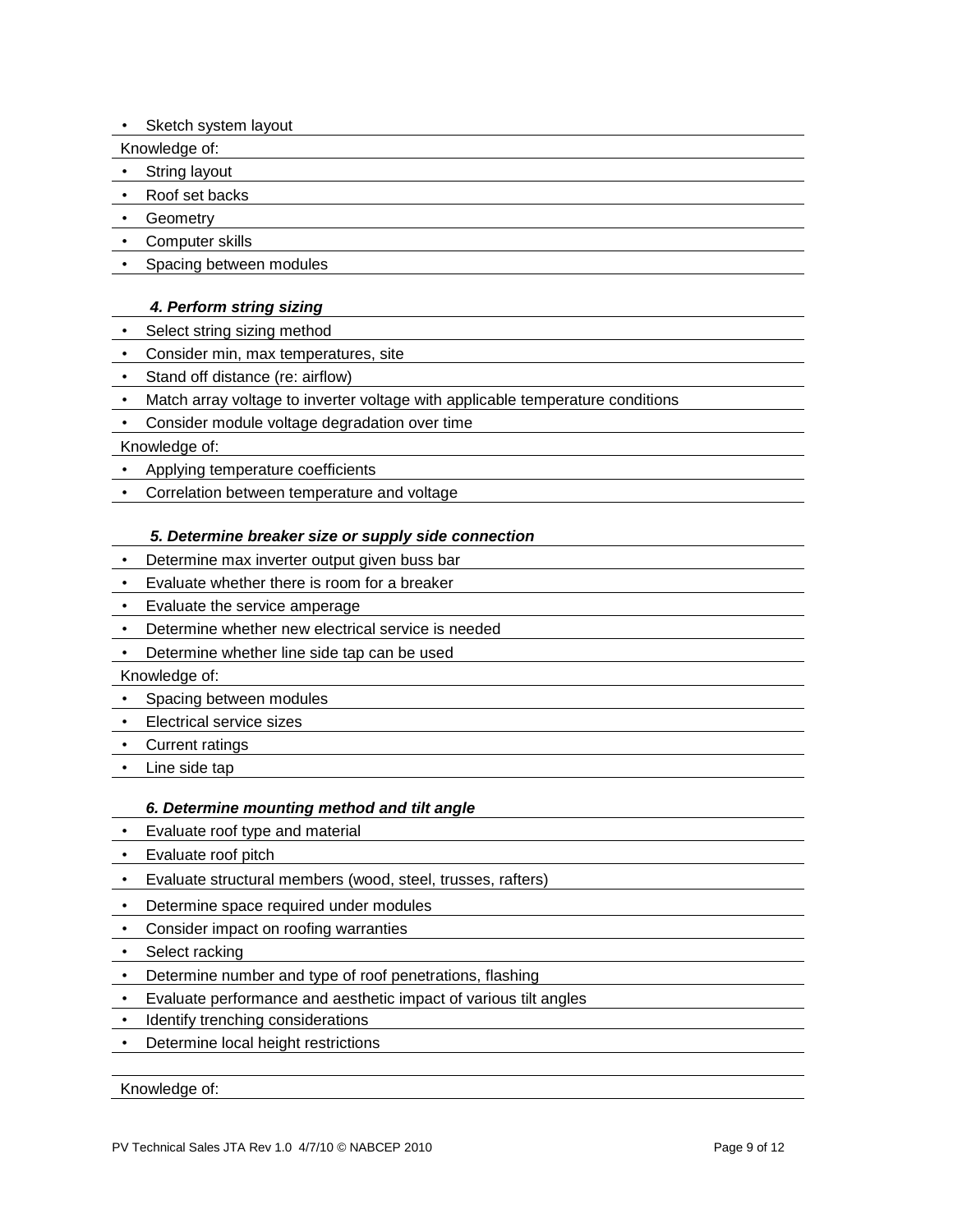- Roofing
- Product
- Mounting systems

## **D. Financial Costs, Incentives, and Savings**

## *1. Explain types of incentives and net cost*

- Explain local net metering policies
- Explain feed-in tariffs
- Identify utility financial models

Explain state, city and federal tax credits, treasury grants, depreciation, property tax

• exemptions, RECs, PBIs, rebates, tax deductions, transfer credits, sales tax exemptions

• Calculate net cost after incentives

## *2. Explain types of utility rates and net electric bill savings*

- Explain time of use
- Explain tiered rate structures
- Explain what energy and demand charges are
- Explain how solar impacts demand charges
- Explain how solar impacts energy charges
- Discuss possibility of switching from one rate structure to another
- Explain potential future rate escalations, decreases
- Calculate electric bill savings

# **E. Financial Benefit Analysis and Financing**

## *1. Calculate financial analysis*

- Calculate cash flow analysis
- Calculate bill savings
- Calculate maintenance expenses
- Calculate replacement/repair costs for inverter
- Develop multi-year timeline detailing costs/benefits
- Calculate internal rate of return (exclude financing costs)
- Calculate simple return on investment
- Calculate years to payback
- Explain pre-tax and after-tax benefits
- Calculate theoretical resale value increase on property
- Explain to customer potential property equity impact
- Explain degradation rate
- Calculate net savings
- Inform customer that projections are not legally binding, disclaimer

Knowledge of:

- Financials
- Compound interest calculations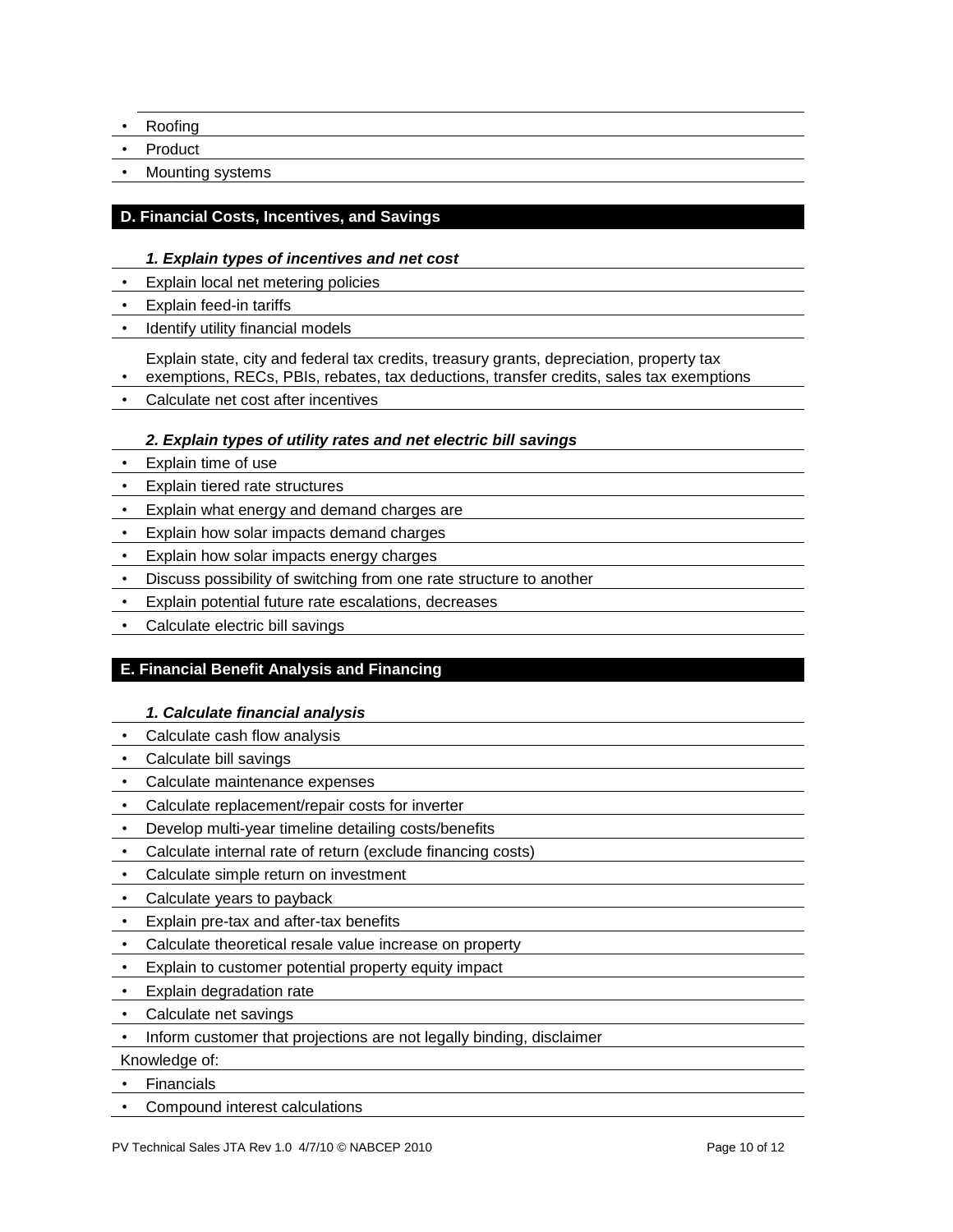## *2. Evaluate appropriate financing options*

- Cash up front
- Home equity loan
- Leasing
- Power Purchase Agreement (PPA)
- Consumer loans
- Community based financing, PACE
- Utility loans
- Knowledge of:
- Financing options

## **F. Non-Financial Benefit Analysis**

## *1. Calculate/quantify environmental benefits proportional to estimated production*

- Calculate Co2 avoidance
- Calculate tons of coal saved
- Calculate water saved
- Calculate miles not driven in car
- Calculate acres of trees saved
- Calculate barrels of oil saved

## *2. Describe non-financial non-environmental benefits*

- Articulate/calculate energy independence
- Articulate social benefits
- Articulate other non-environmental benefits

## **G. Performance Analysis**

## *1. Calculate production*

- Consider insolation data
- Review temperature data for the area
- Consider microclimate data if available
- Consider impact of dust and dirt
- Module name plate rating
- Consider time of use
- Consider shading
- Consider wire losses
- Consider module operating temperature, regional ambient temperatures and air flow
- Consider component efficiencies (e.g., inverter, DC modules)
- Consider tilt
- Consider azimuth
- Consider diodes and connections
- Consider module mismatch